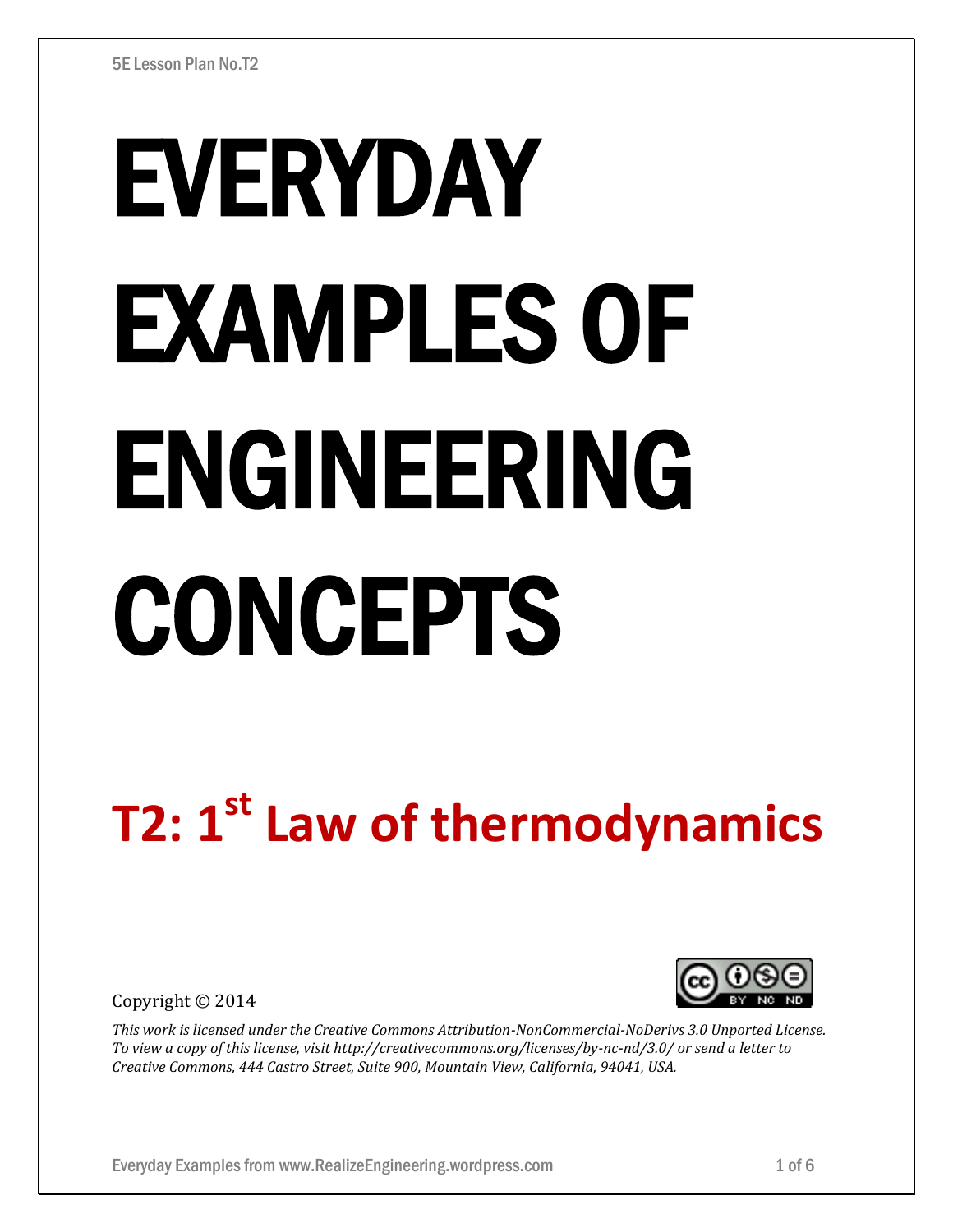*This is an extract from 'Real Life Examples in Thermodynamics: Lesson plans and solutions' edited by Eann A. Patterson, first published in 2010 (ISBN:* 978-0-9842142-1-1*) and contains suggested exemplars within lesson plans for Sophomore Thermodynamics Courses. They were prepared as part of the NSF-supported project (#0431756) entitled: "Enhancing Diversity in the Undergraduate Mechanical Engineering Population through Curriculum Change".* 

# **INTRODUCTION**

# (from *'Real Life Examples in Thermodynamics: Lesson plans and solutions'*)

These notes are designed to enhance the teaching of a sophomore level course in thermodynamics, increase the accessibility of the principles, and raise the appeal of the subject to students from diverse backgrounds. The notes have been prepared as skeletal lesson plans using the principle of the 5Es: Engage, Explore, Explain, Elaborate and Evaluate. The 5E outline is not original and was developed by the Biological Sciences Curriculum Study<sup>1</sup> in the 1980s from work by Atkin & Karplus<sup>2</sup> in 1962. Today this approach is considered to form part of the constructivist learning theory<sup>3</sup>.

These notes are intended to be used by instructors and are written in a style that addresses the instructor, however this is not intended to exclude students who should find the notes and examples interesting, stimulating and hopefully illuminating, particularly when their instructor is not utilizing them. In the interest of brevity and clarity of presentation, standard derivations, common tables/charts, and definitions are not included since these are readily available in textbooks which these notes are not intended to replace but rather to supplement and enhance. Similarly, it is anticipated that these lesson plans can be used to generate lectures/lessons that supplement those covering the fundamentals of each topic.

This is the third in a series of such notes. The others are entitled 'Real Life Examples in Mechanics of Solids' (ISBN: 978-0-615-20394-2), 'Real Life Examples in Dynamics'(ISBN: 978-0-9842142-0-4).

# **Acknowledgements**

Many of these examples have arisen through lively discussion in the consortium supported by the NSF grant (#0431756) on "Enhancing Diversity in the Undergraduate Mechanical Engineering Population through Curriculum Change" and the input of these colleagues is cheerfully acknowledged as is the support of National Science Foundation. The comments on an early draft made by Robert D. Handscombe of Handscombe Associates are gratefully acknowledged.

#### Eann A. Patterson

 $\overline{a}$ 

*A.A. Griffith Chair of Structural Materials and Mechanics School of Engineering, University of Liverpool, Liverpool, UK & Royal Society Wolfson Research Merit Award Recipient+*

<sup>1</sup> Engleman, Laura (ed.), *The BSCS Story: A History of the Biological Sciences Curriculum Study*. Colorado Springs: BSCS, 2001.

<sup>2</sup> Atkin, J. M. and Karplus, R. (1962). Discovery or invention? *Science Teacher* 29(5): 45.

<sup>3</sup> e.g. Trowbridge, L.W., and Bybee, R.W., *Becoming a secondary school science teacher*. Merrill Pub. Co. Inc., 1990.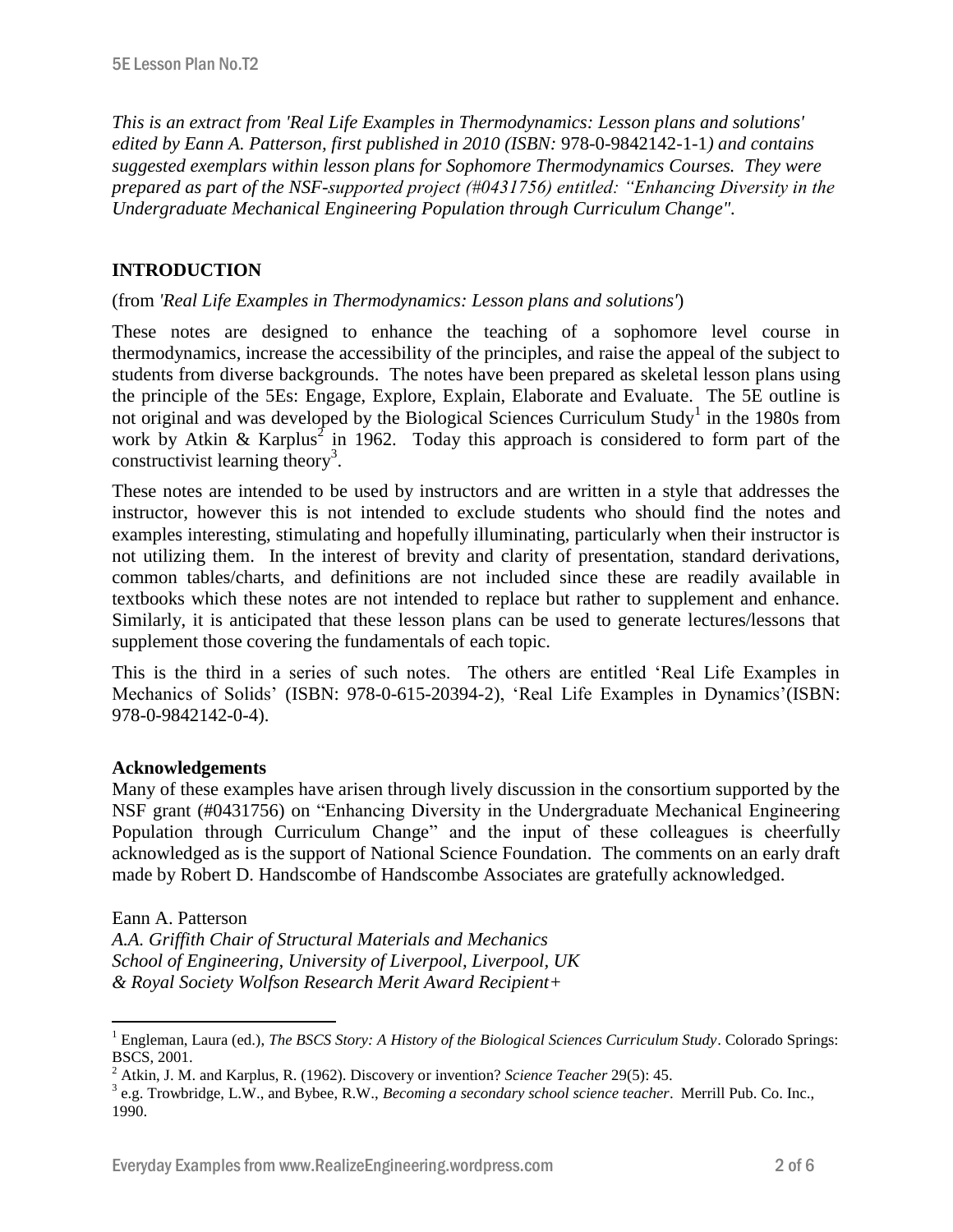# **FIRST LAW CONCEPTS**

# 2. Topic**: First law of thermodynamics**

# **Engage:**

Take some bags of potato chips into class. Share them with the students.

# **Explore:**

As the students hand the bags of potato chips round ask them to estimate amount of energy in the chips that they are eating (about 10 Calories<sup> $\bullet$ </sup> per chip 41.8kJ). Ask each student to write a list of processes in which that energy will be expended by them over the next couple of hours, e.g. heat loss to the environment, metabolic processes such as breathing, walking from the class. Ask a few students to read their lists while you construct a comprehensive list based on their responses.



# **Explain:**

Let us take the simple case of a student sitting motionless and listening to the lecture. Then, neglecting physiological processes, we can assume that the energy taken in as food will be emitted as heat – this a form of the first law of thermodynamics which is that energy is conserved in all processes.

We can assume that heat transfer from a student in the classroom will occur as a consequence of convection and radiation to the surroundings; and that conduction through the feet or body to the

chair is negligible.

A person's surface area can be estimated from a nomograph<sup>4</sup> used by physicians in the treatment of certain diseases. We can take a typical value to be  $1.8 \text{ m}^2$ . The convective heat transfer coefficient,  $h_c$  for a fully clothed person sitting in a chair is<sup>5</sup>

$$
h_c = 1.222 \Delta T^{0.299}
$$
 W/(m<sup>2</sup>.K)

where  $\Delta T$  is the temperature difference between the person and the environment. So if a clothed person has a surface temperature of  $30^{\circ}$ C, then in a room maintained at  $21^{\circ}$ C they will experience a convective heat loss of

 $\overline{a}$ The unit of Calorie declared on US food packaging is equivalent to a kilocalorie or 4.18kJ.

<sup>4</sup> Adelman, P., Casale, T.B., Corren, J., (eds) *Manual of allergy and immunology*, Lippincott Williams and Wilkins, Philadelphia, PA, 2002, p.483.

<sup>&</sup>lt;sup>5</sup> Kurazumi, Y., Tsuchikawa, T., Ishii, J., Fukagawa, K., Yamato, Y., Matsubara, N., Radiative and convective heat transfer coefficients of the human body in natural convection, *Building and Environment*, 43(12):2142-2153, 2008.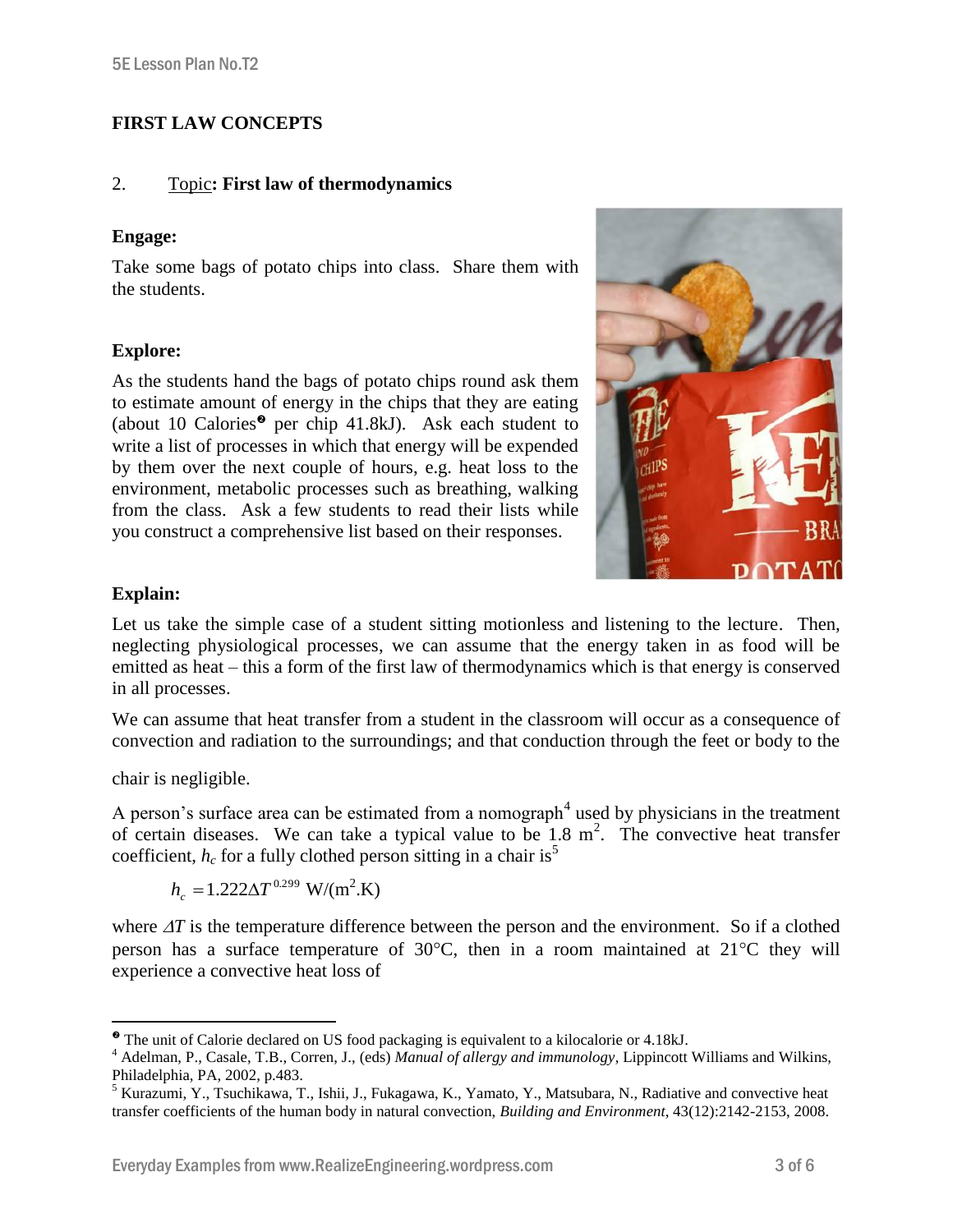$$
\dot{Q}_{convection} = h_c A (T_{surface} - T_{environment}) = (1.222 \times 9^{0.299}) \times 1.8 \times (303 - 294) = 38.19W
$$

There will also be heat loss by radiation to the surroundings which we can assume are at the same temperature as the air in the room, so

$$
\dot{Q}_{radiation} = \omega A (T_{surface}^4 - T_{environment}^4)
$$

where  $\varepsilon$  is the emissivity ( $\varepsilon$  = 0.90 for typical clothing) and  $\sigma$  is the Stefan-Boltzmann constant (  $\sigma = 5.67 \times 10^{-8} \,\text{W/m}^2$ ). Thus

$$
\dot{Q}_{radiation} = \omega A (T_{surface}^4 - T_{environment}^4) = 0.90 \times (5.67 \times 10^{-8}) \times 1.8 \times (303^4 - 294^4) = 88 \text{ W}
$$

Hence the total rate of heat loss per person in the class is

$$
\dot{Q}_{total} = \dot{Q}_{convection} + \dot{Q}_{radiation} = 38 + 88 = 126 \text{ W}
$$

So for a person sitting doing nothing else, and neglecting the energy required for physiological processes, it would take 5.5 minutes to loose the energy equivalent to one chip ([Energy in chip]/[rate of heat loss] =  $41800/126 = 332$  seconds).

# **Elaborate:**

Consider the design of the air conditioning system required for the classroom with a capacity of *x* students who each have a heat loss of 126W and *y* light fittings of 100W each plus a 500W LCD projector. Use values of *x* and *y* for the class in front of you.

We can express the first law of thermodynamics, that energy is conserved, as an energy balance, in terms of energy rates:



Assuming that the room (the system) is in a steady state (no rate of change of energy in the system), then the heat outputs from the room will balance the heat inputs, i.e. ( $\sum \dot{Q} = 0$ ) because there is no work being done on the system.

The heat generation in the room is given by

$$
\dot{Q}_{generation} = 126x + 100y + 500
$$

and let's assume  $x = 50$  and  $y = 12$ , then  $\dot{Q}_{generation} = (126 \times 50) + (100 \times 12) + 500 = 8000$  W

If it is desired to keep the room at a steady temperature of  $21^{\circ}$ C with an outside air temperature of  $10^{\circ}$ C then we must consider the heat loss from the room to its surroundings. If we assume that the room is surrounded on three sides and above and below by similar rooms, then we need only consider heat loss from one wall. Heat loss from the one external wall will occur mainly as a consequence of convection, i.e.

$$
\dot{Q}_{convection} = h_c A (T_{surface} - T_{environment})
$$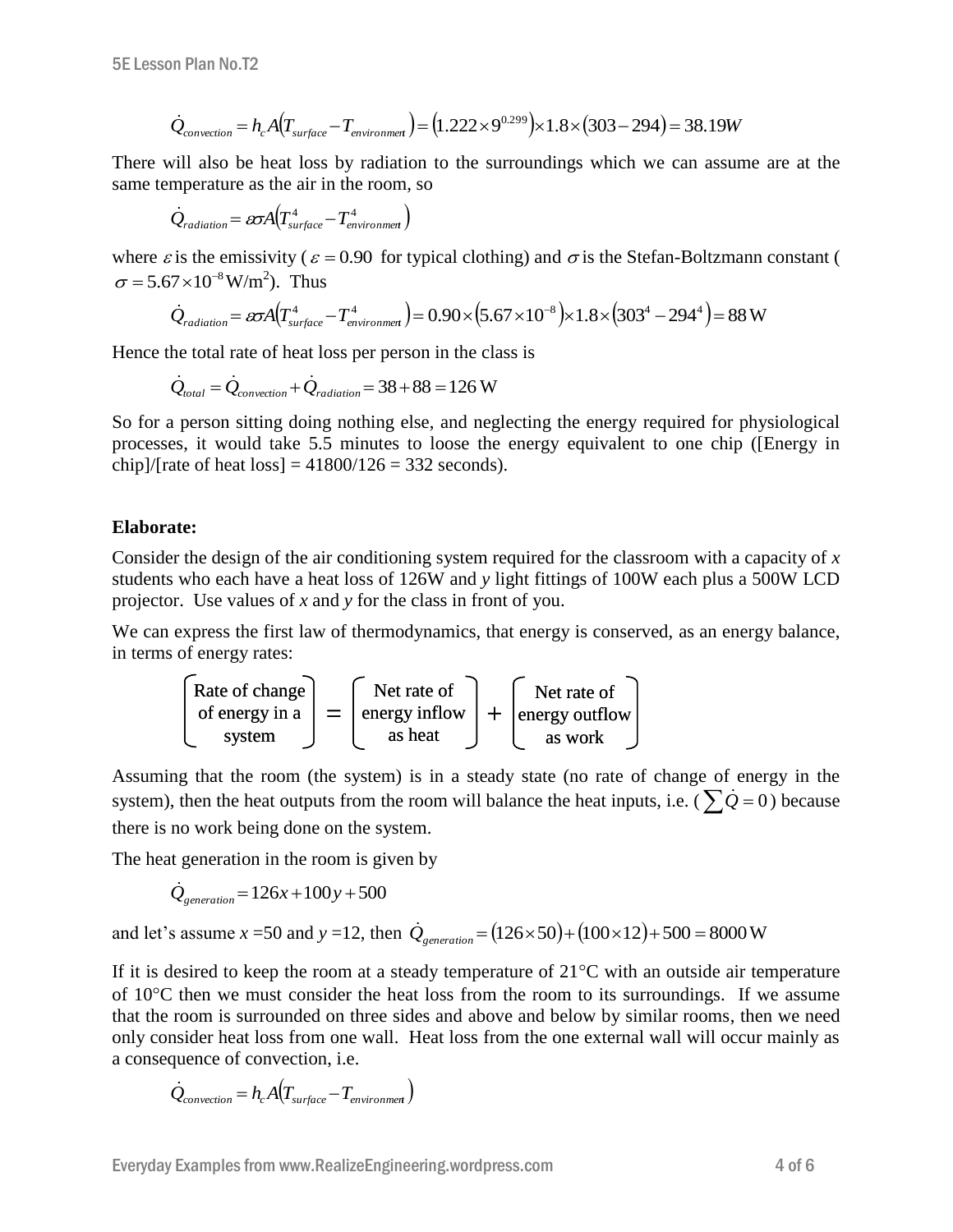where the coefficient of convective heat transfer<sup>6</sup>,  $h_c$  is typically 12 W/(m<sup>2</sup>.K) and A is the surface area of the wall (e.g.  $2.5m \times 9m$ )

$$
\dot{Q}_{convection} = h_c A (T_{surface} - T_{environment}) = 12 \times (2.5 \times 9) \times (283 - 294) = -2970 \text{ W}
$$

Consequently, to maintain steady state conditions

$$
\sum \dot{Q} = 0 = \dot{Q}_{convection} + \dot{Q}_{generation} + \dot{Q}_{aircon}
$$

$$
\dot{Q}_{aircon} = 2970 - 8000 = -5030 \text{ W}
$$

So

i.e. the air conditioning system must extract 5030W of heat from the room.

# **Evaluate:**

Invite students to attempt the following examples:

# *Example 2.1*

In North America the primary energy consumption per person per year was 6 tonnes oil equivalent<sup>7</sup> (=  $6 \times 42$  GJ) in 2008. If the maximum amount of solar energy that can be captured by photosynthesis is 25Wm-2 and assuming that at best 8% is stored as chemical energy in biomass (typical value for sugar cane), what is the minimum land area needed to sustain the energy consumption of average person in North America using biomass alone? Compare this with the population and area of arable farm land.

#### Solution

 $\overline{a}$ 

Using the first law of thermodynamics, equate energy captured from photosynthesis in biomass to energy consumption:

Energy captured per unit area by photosynthesis assuming year round growing season with an average of 12 hours of daylight =  $0.08 \times 25 \times (365 \times 12 \times 60 \times 60) = 31.54$  MJ/m<sup>2</sup>

Thus area required per person  $=\frac{6 \times 42 \times 10}{24.54 \times 10^6} = 7990$  $31.54 \times 10$  $6 \times 42 \times 10$ 6 9  $=$  $\times$  $=\frac{6\times42\times10^{9}}{24.7\times10^{6}}$  = 7990 m<sup>2</sup> (=1.97 acres)

US population is 309 million living on a land area of 3,537,438 square miles of which about one quarter is arable or 1.83 acres per person.

<sup>&</sup>lt;sup>6</sup> Emmel, M.G., Abadie, M.O., Mendes, N., New external convective heat transfer coefficient correlations for isolated low-rise buildings, *Energy and Buildings* 39(3):335-342, 2007.

 $7$  BP Statistical Review of World Energy 2009.